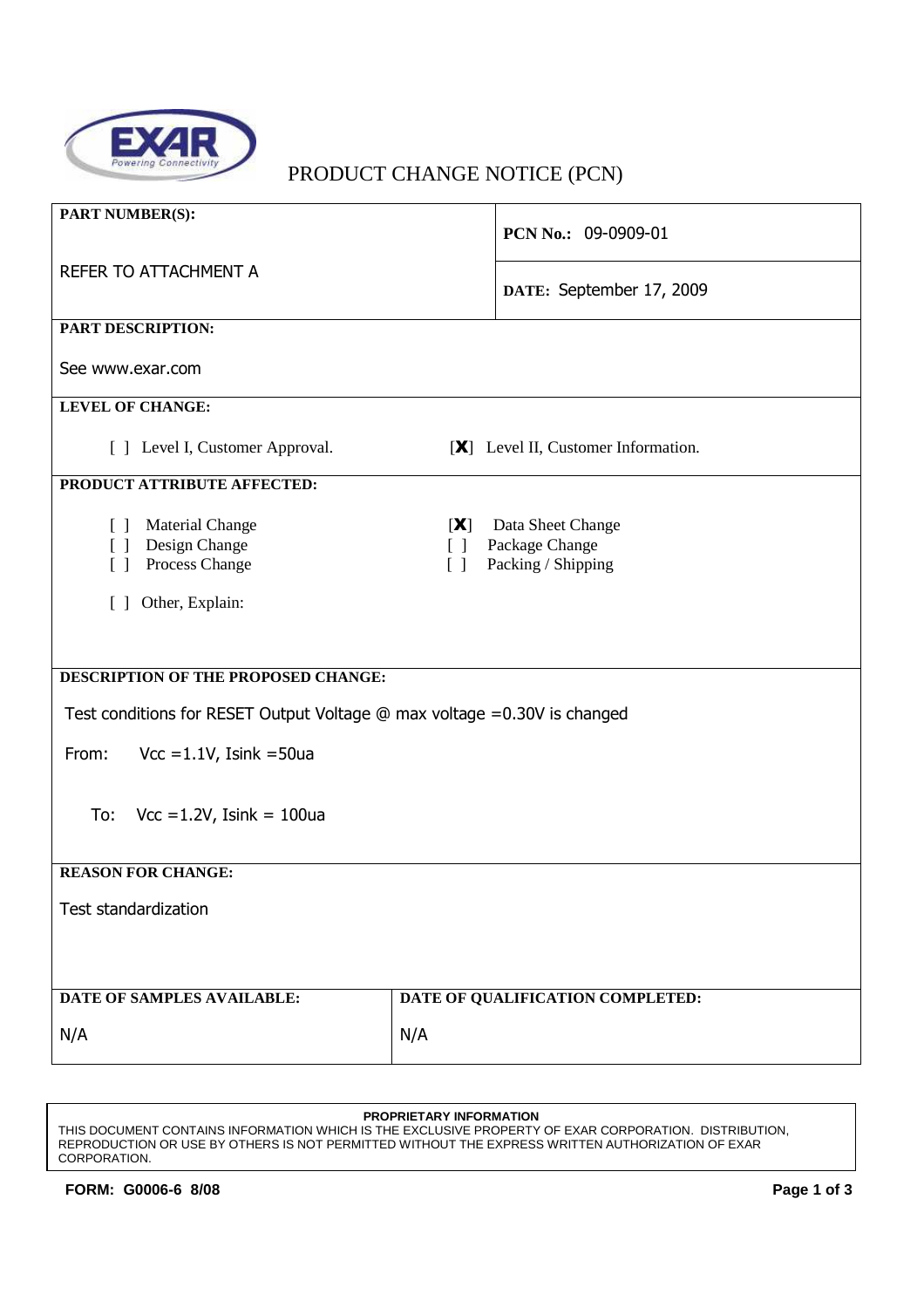

## PRODUCT CHANGE NOTICE

| <b>ESTIMATED CHANGE DATE OR DATE</b><br>CODE:                                                                                                                                                                  | <b>SUPPORTING DATA:</b>              |  |  |  |
|----------------------------------------------------------------------------------------------------------------------------------------------------------------------------------------------------------------|--------------------------------------|--|--|--|
| 10/1/09                                                                                                                                                                                                        | Characterization data                |  |  |  |
|                                                                                                                                                                                                                |                                      |  |  |  |
| [X] STANDARD DISTRIBUTION                                                                                                                                                                                      | $\Box$<br><b>CUSTOM DISTRIBUTION</b> |  |  |  |
| PERSON TO CONTACT WITH QUESTIONS:                                                                                                                                                                              |                                      |  |  |  |
| Lisa Bedard<br>Exar Corporation<br>1 Holiday Avenue<br>West Tower, Suite 450<br>Pointe-Claire, Quebec H9R 5N3<br>Tel: (514) 429-1010 ext 210<br>Fax: (514) 695-2548<br>Please acknowledge receipt of this PCN. |                                      |  |  |  |
| Acknowledged:                                                                                                                                                                                                  |                                      |  |  |  |
| <b>Signature</b>                                                                                                                                                                                               |                                      |  |  |  |
| <b>Printed Name</b>                                                                                                                                                                                            |                                      |  |  |  |
| Company                                                                                                                                                                                                        |                                      |  |  |  |

**Title** 

**Date** 

Comments: \_

#### **PROPRIETARY INFORMATION**

THIS DOCUMENT CONTAINS INFORMATION WHICH IS THE EXCLUSIVE PROPERTY OF EXAR CORPORATION. DISTRIBUTION, REPRODUCTION OR USE BY OTHERS IS NOT PERMITTED WITHOUT THE EXPRESS WRITTEN AUTHORIZATION OF EXAR CORPORATION.

**FORM: G0006-6 8/08 Page 2 of 3** 

\_\_\_\_\_\_\_\_\_\_\_\_\_\_\_\_\_\_\_\_\_\_

\_\_\_\_\_\_\_\_\_\_\_\_\_\_\_\_\_\_\_\_\_\_